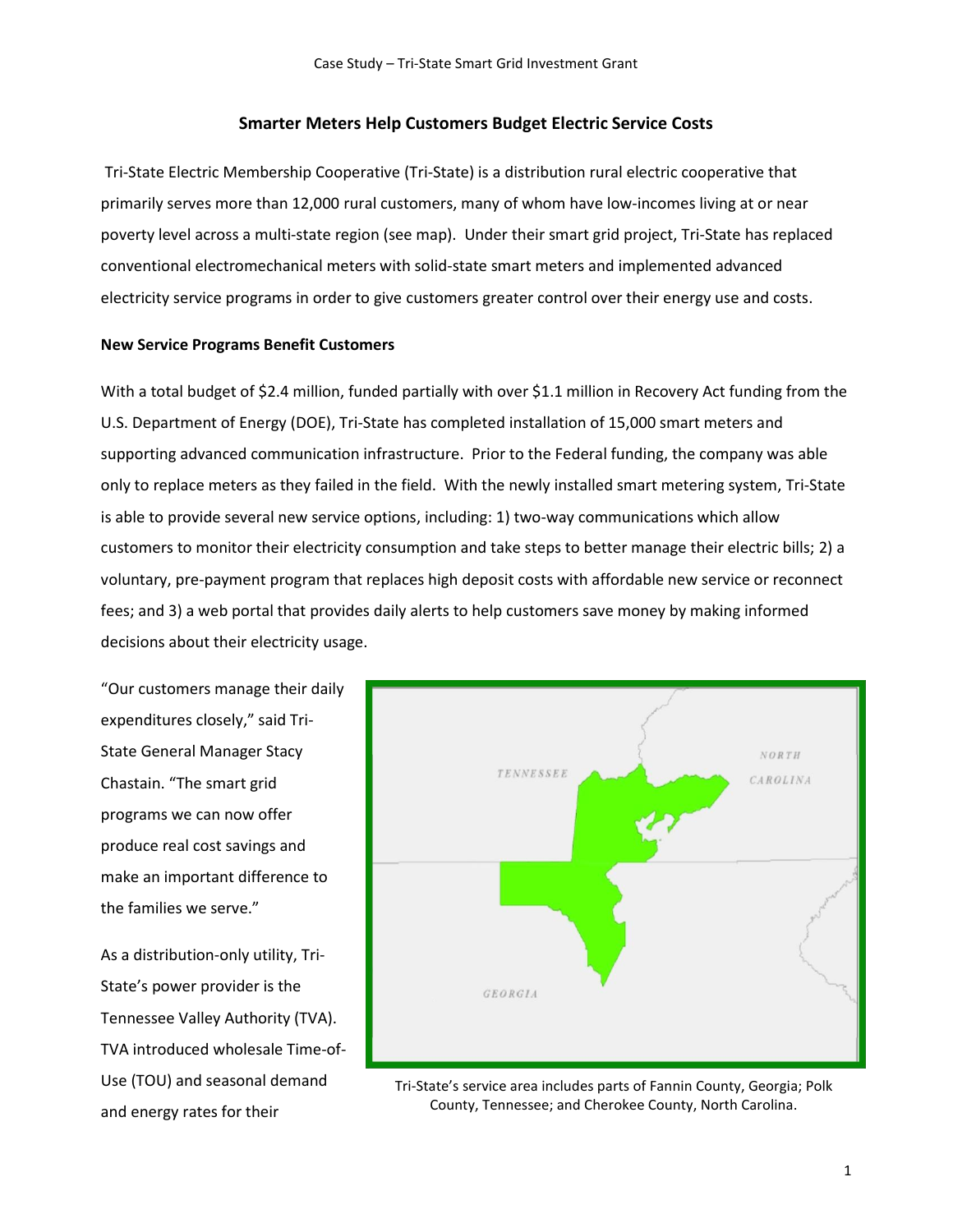distribution utilities in April 2010. TOU and seasonal rates allow customers to better manage their electricity usage by providing information about rate changes at different times of day or by season. As a result of installing its smart metering infrastructure, Tri-State expects to be able to offer TOU rates to its customers in 2012.

### **Customer Empowerment**

Tri-State's new, optional pre-payment program allows customers to buy the amount of electricity they can afford and receive daily feedback on their account balance. This service option has been immediately embraced by Tri-State's customers, with an average of 30 customers signing up each month. According to Tri-State's Information Technology Director David Lewis, research indicates daily reports help residential consumers reduce their electricity consumption by an average of ten percent. "People feel empowered that they have some control over their electric bills," Lewis said. "Instead of waiting until the end of each month and dreading how high the bill might be, Tri-State's customers can track their usage daily and make lifestyle changes to reduce costs."

The Tri-State project also has helped customers detect and troubleshoot faulty appliances and equipment. For example, one customer's daily usage report indicated an unexplained and dramatic increase in electricity usage. The customer called Tri-State, who suggested the well pump might be malfunctioning. An inspection revealed a crack in the water line was spilling water back down the well, causing the pump to operate continuously. The water line was replaced, and the customer's electricity use immediately returned to previous levels. Without the daily report, the customer would only have become aware of the increase in electricity consumption upon receiving her monthly electric bill.

### **An Accelerated Timeline Means Better Service**

Federal funding for the smart meter system installation enabled Tri-State to achieve its smart meter system goals about ten years sooner than originally planned. "The DOE grant has been an unexpected Godsend for us," said Chastain. "We had planned on putting in new smart meters one at a time as each of the current aging electromechanical meters failed." The meter replacement need at the company had been escalating, as the existing meters were failing at an increasing rate. Tri-State set and kept to an ambitious installation schedule replacing all of its meters by February 2011 and immediately making them operative since the new smart meters are compatible with the communications infrastructure.